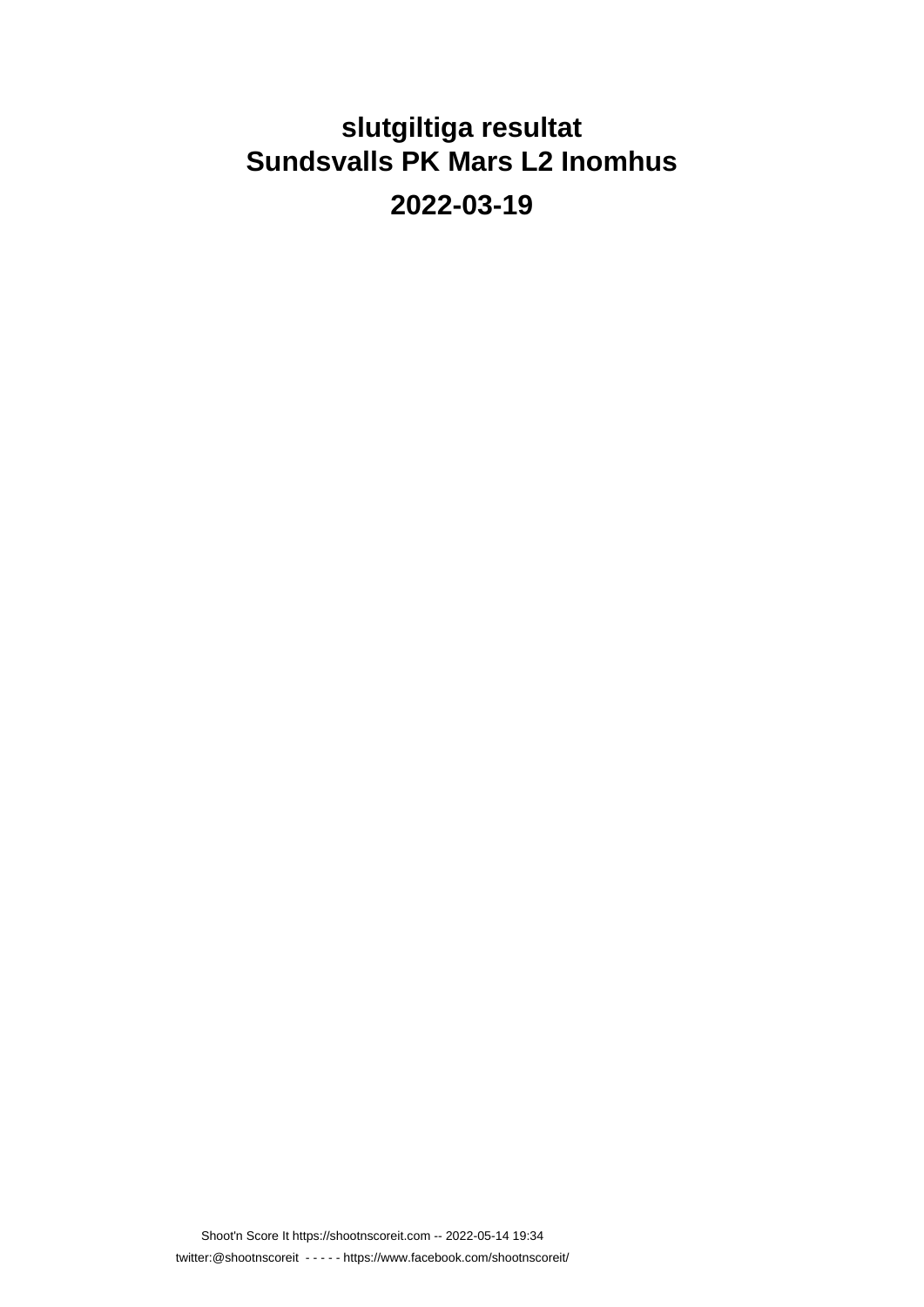#### **OPEN results**

| #. | <b>MATCH</b><br><b>PROCENT</b> | <b>MATCH</b><br><b>POÄNG</b> | Tävlande<br>#. Namn  | <b>DIV</b> |                          | CAT CLS REG | #ICS         |
|----|--------------------------------|------------------------------|----------------------|------------|--------------------------|-------------|--------------|
|    | 100.00                         | 537.6282                     | Tobias Hårdén<br>44. | +Open      | $\overline{\phantom{a}}$ | <b>SWE</b>  | harden       |
| 2  | 89.58                          | 481.5914                     | 7. David Axberg      | +Open      | $\overline{\phantom{0}}$ | <b>SWE</b>  | davva        |
| 3  | 66.63                          | 358.2271                     | 34. Jörgen Karlfors  | +Open      | ۰                        | <b>SWE</b>  | xfive        |
| 4  | 42.74                          | 229.7578                     | 57. Anders Sterner   | +Open      | ٠                        | <b>SWE</b>  | snowolverine |

Shoot'n Score It https://shootnscoreit.com -- 2022-05-14 19:34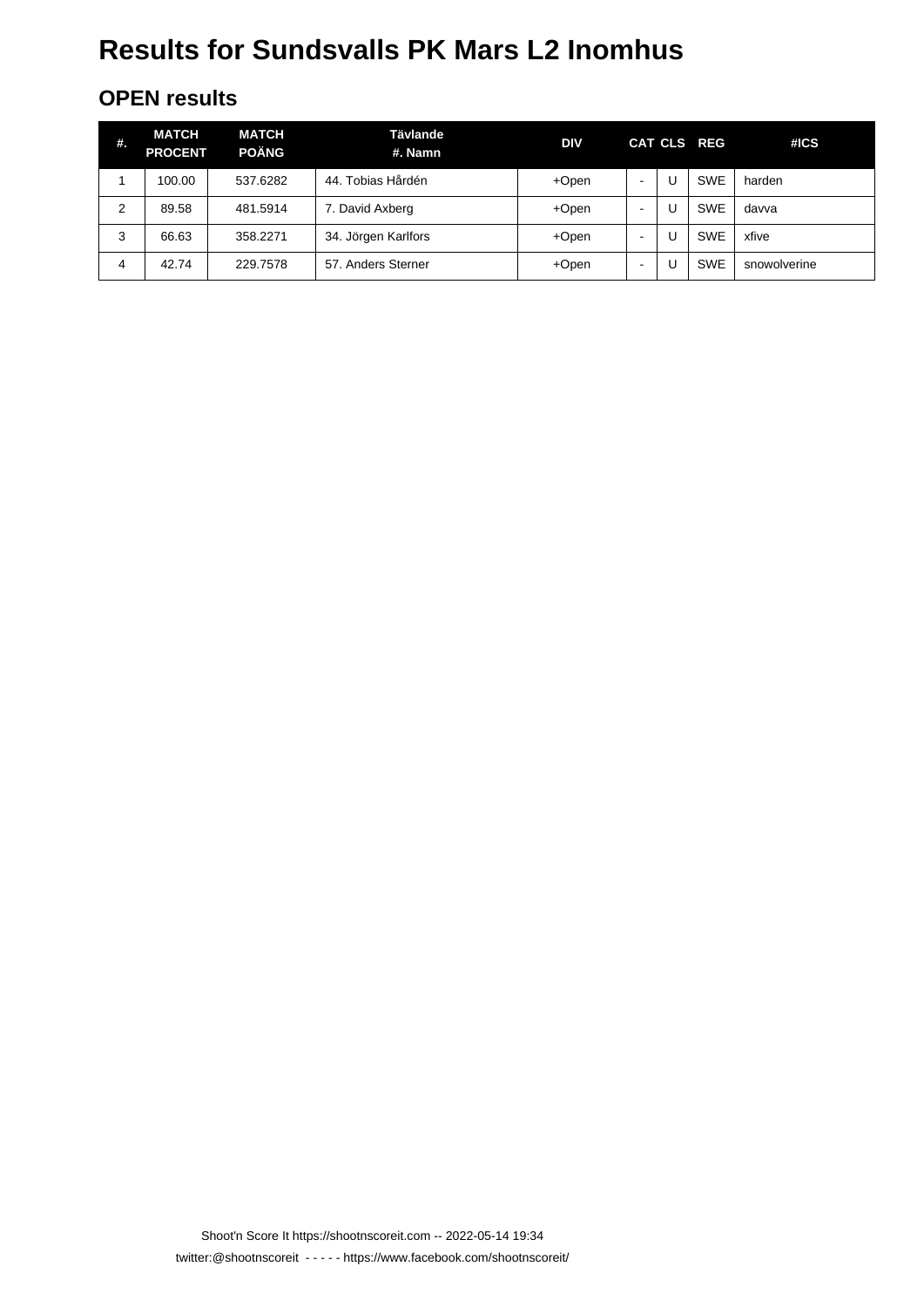#### **STANDARD results**

| #. | <b>MATCH</b><br><b>PROCENT</b> | <b>MATCH</b><br><b>POÄNG</b> | <b>Tävlande</b><br>#. Namn | DIV       |                          |   | CAT CLS REG | #ICS      |
|----|--------------------------------|------------------------------|----------------------------|-----------|--------------------------|---|-------------|-----------|
| 1  | 100.00                         | 512.9175                     | 6. Sandra Arbinger         | +Standard | L                        | U | <b>SWE</b>  | bilbo     |
| 2  | 95.40                          | 489.3343                     | 63. Marcus Sedin           | -Standard | $\overline{\phantom{a}}$ | U | <b>SWE</b>  | sedda     |
| 3  | 91.56                          | 469.6329                     | 64. Lars-Göran Dehlin      | -Standard | $\blacksquare$           | U | <b>SWE</b>  | larsa     |
| 4  | 87.03                          | 446.4154                     | 54. Mats Parhammar         | +Standard | S                        | U | <b>SWE</b>  | mapa      |
| 5  | 85.44                          | 438.2224                     | 18. P-O Persson            | -Standard | S                        | U | <b>SWE</b>  | forsabon  |
| 6  | 83.70                          | 429.3099                     | 4. Andreas Warsén          | -Standard | $\blacksquare$           | U | <b>SWE</b>  |           |
| 7  | 81.66                          | 418.8476                     | 13. Jonny Arbinger         | -Standard | S                        | U | <b>SWE</b>  | binge     |
| 8  | 77.01                          | 395.0162                     | 35. Alexander Lundberg     | -Standard | $\blacksquare$           | U | <b>SWE</b>  | hardox    |
| 9  | 66.04                          | 338.7472                     | 9. Magnus Eklund           | -Standard | $\overline{\phantom{a}}$ | U | <b>SWE</b>  | scratchbc |
| 10 | 60.93                          | 312.5094                     | 69. Kent Sundberg          | -Standard | S                        | U | <b>SWE</b>  | romulus   |
| 11 | 57.28                          | 293.7938                     | 62. Jan Olofsson           | -Standard | SS                       | U | <b>SWE</b>  | jojo      |
| 12 | 55.84                          | 286.4027                     | 49. Nils Muhrén            | -Standard | $\blacksquare$           | U | <b>SWE</b>  | redrum    |
| 13 | 44.01                          | 225.7193                     | 101. Björn Högberg         | -Standard | $\overline{\phantom{a}}$ | U | <b>SWE</b>  | mrmike    |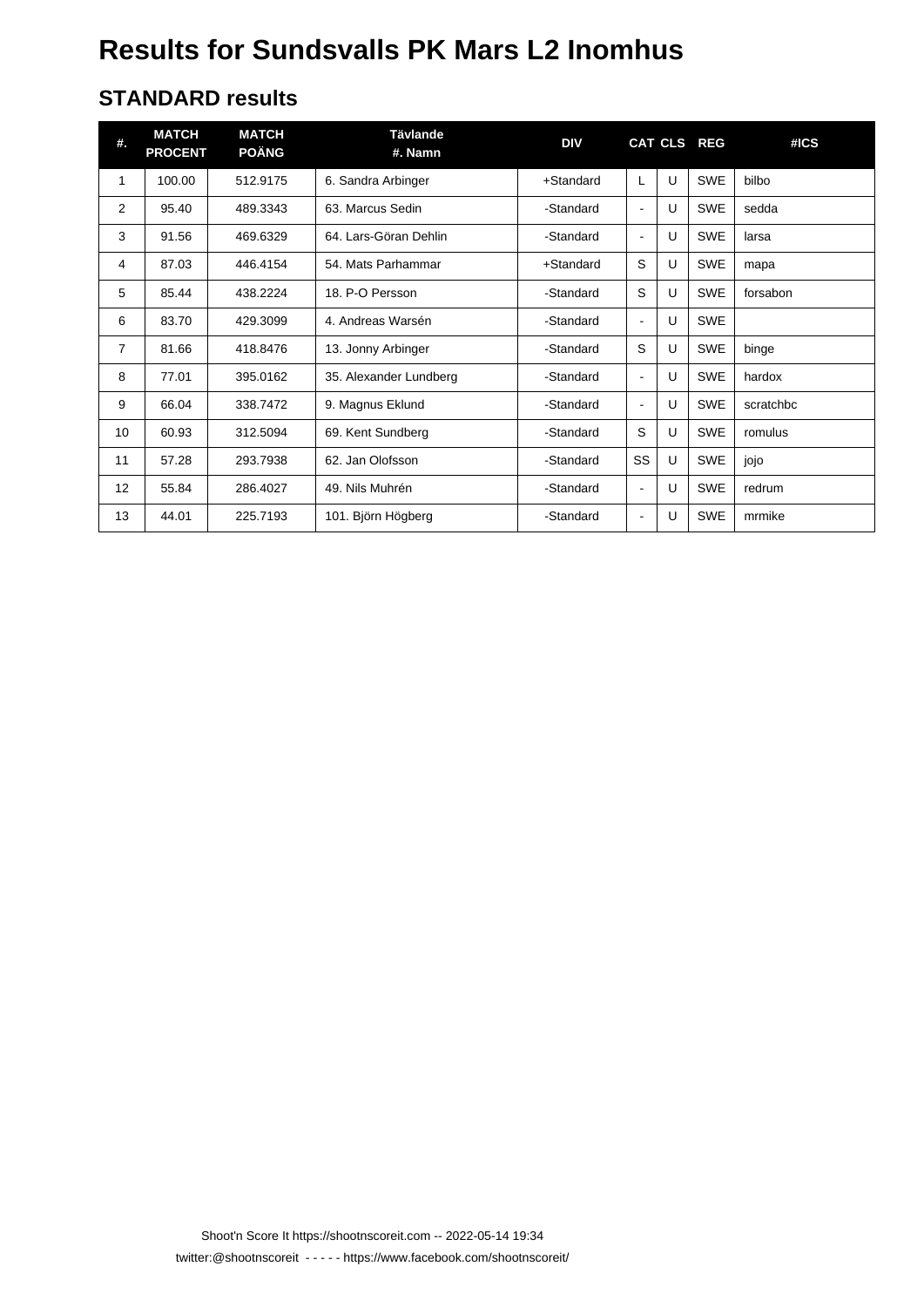#### **PRODUCTION results**

| #. | <b>MATCH</b><br><b>PROCENT</b> | <b>MATCH</b><br><b>POÄNG</b> | <b>Tävlande</b><br>#. Namn    | <b>DIV</b>  |                |   | CAT CLS REG | #ICS            |
|----|--------------------------------|------------------------------|-------------------------------|-------------|----------------|---|-------------|-----------------|
| 1  | 100.00                         | 499.1520                     | 21. Johan Skogh               | -Production | $\Box$         | U | <b>SWE</b>  | skogh           |
| 2  | 97.71                          | 487.7024                     | 28. Kristian Säkki            | -Production | $\blacksquare$ | U | <b>SWE</b>  | sakki           |
| 3  | 93.68                          | 467.6017                     | 11. Robin Östman              | -Production | $\blacksquare$ | U | <b>SWE</b>  | <b>WOX</b>      |
| 4  | 91.28                          | 455.6111                     | 90. Björn Forsberg            | -Production | $\blacksquare$ | U | <b>SWE</b>  | bunte           |
| 5  | 85.90                          | 428.7671                     | 1. Peter Svedberg             | -Production | S              | U | <b>SWE</b>  | svedde          |
| 6  | 82.81                          | 413.3370                     | 2. Lars-Olof Halvarsson       | -Production | S              | U | <b>SWE</b>  | happyhunter     |
| 7  | 81.86                          | 408.5931                     | 67. Conny Valkebäck           | -Production | $\blacksquare$ | U | <b>SWE</b>  | ceve            |
| 8  | 77.59                          | 387.2768                     | 104. JJ Nilsson               | -Production | $\blacksquare$ | U | <b>SWE</b>  | jinilsson       |
| 9  | 77.54                          | 387.0381                     | 20. Andreas Säkki             | -Production | $\blacksquare$ | U | <b>SWE</b>  |                 |
| 10 | 73.39                          | 366.3169                     | 8. Lilly Westberg             | -Production | L              | U | <b>SWE</b>  | lilwest         |
| 11 | 69.97                          | 349.2478                     | 23. Lennart Lundberg          | -Production | $\blacksquare$ | U | <b>SWE</b>  | lalle           |
| 12 | 68.27                          | 340.7596                     | 42. Björn Rönnmark            | -Production | $\blacksquare$ | U | <b>SWE</b>  | bjorn           |
| 13 | 68.23                          | 340.5895                     | 29. Tony Brandé               | -Production | $\blacksquare$ | U | <b>SWE</b>  |                 |
| 14 | 67.06                          | 334.7261                     | 51. Christopher Lundberg      | -Production | $\blacksquare$ | U | <b>SWE</b>  | clg             |
| 15 | 64.97                          | 324.2801                     | 47. Erik Norbeck              | -Production | $\blacksquare$ | U | <b>SWE</b>  | goat            |
| 16 | 64.22                          | 320.5656                     | 15. Zoran Matovic             | -Production | $\blacksquare$ | U | <b>SWE</b>  |                 |
| 17 | 63.56                          | 317.2840                     | 50. Jens Vörman               | -Production | $\blacksquare$ | U | <b>SWE</b>  |                 |
| 18 | 62.90                          | 313.9727                     | 97. Christian Täfvander-Wisén | -Production | $\blacksquare$ | U | <b>SWE</b>  |                 |
| 19 | 60.35                          | 301.2468                     | 14. Johan Åkerblom            | -Production | $\blacksquare$ | U | <b>SWE</b>  |                 |
| 20 | 59.92                          | 299.0725                     | 65. Erik Svedberg             | -Production | $\blacksquare$ | U | <b>SWE</b>  | erkan           |
| 21 | 59.60                          | 297.4795                     | 71. Charles Vörman            | -Production | $\Box$         | U | <b>SWE</b>  |                 |
| 22 | 55.47                          | 276.8963                     | 17. Mikael Eriksson           | -Production | S              | U | <b>SWE</b>  |                 |
| 23 | 51.45                          | 256.8290                     | 92. Richard Lidén             | -Production | $\blacksquare$ | U | <b>SWE</b>  | gronbacksbiffen |
| 24 | 50.92                          | 254.1785                     | 73. Jon Norman                | -Production | S              | U | SWE         | jonten          |
| 25 | 50.58                          | 252.4641                     | 19. Johan Larsson             | -Production |                | U | SWE         | larxxon         |
| 26 | 44.13                          | 220.2633                     | 48. Nicklas Bergström         | -Production | $\blacksquare$ | U | SWE         | fabrikorn       |
| 27 | 42.39                          | 211.5844                     | 59. Liam Habbershaw           | -Production | $\blacksquare$ | U | SWE         |                 |
| 28 | 37.22                          | 185.7641                     | 79. Tomas Persson             | -Production | S              | U | SWE         |                 |
| 29 | 29.52                          | 147.3389                     | 61. Jon Svensson              | -Production | $\blacksquare$ | U | SWE         |                 |
| 30 | 19.27                          | 96.1944                      | 33. Björn Lindkvist           | -Production | $\Box$         | U | SWE         |                 |
| 31 | 9.74                           | 48.6353                      | 107. Linnea Björklund         | -Production | L              | U | SWE         |                 |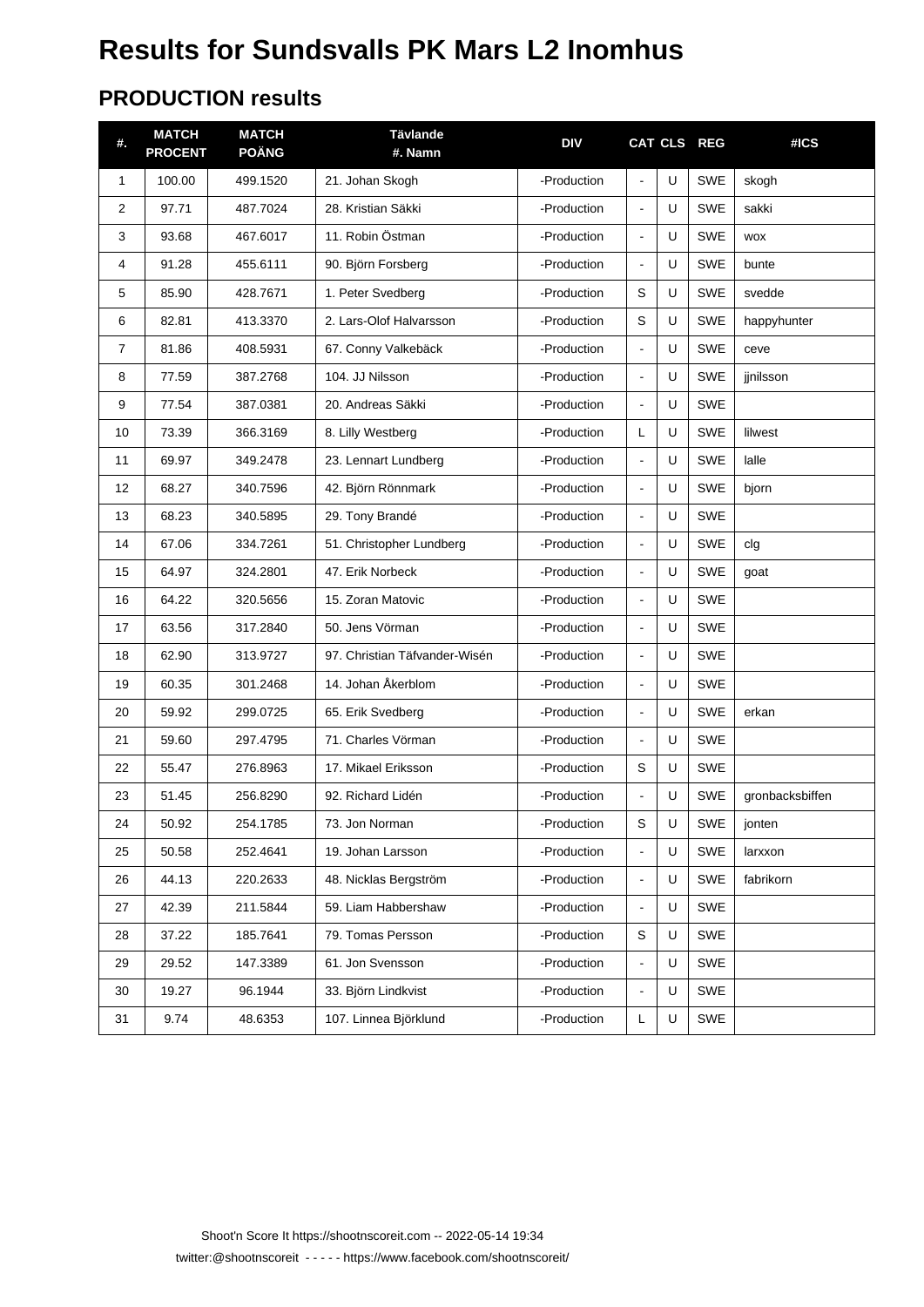#### **REVOLVER results**

| #.     | MATCH<br><b>PROCENT</b> | <b>MATCH</b><br><b>POÄNG</b> | Tävlande<br>#. Namn | <b>DIV</b> |   | CAT CLS REG | #ICS      |
|--------|-------------------------|------------------------------|---------------------|------------|---|-------------|-----------|
|        | 100.00                  | 554.9560                     | 16. Anders Jansson  | -Revolver  |   | <b>SWE</b>  | rattatosk |
| ົ<br>∠ | 85.13                   | 472.4530                     | 12. Sonny Forsberg  | -Revolver  | S | <b>SWE</b>  | liston    |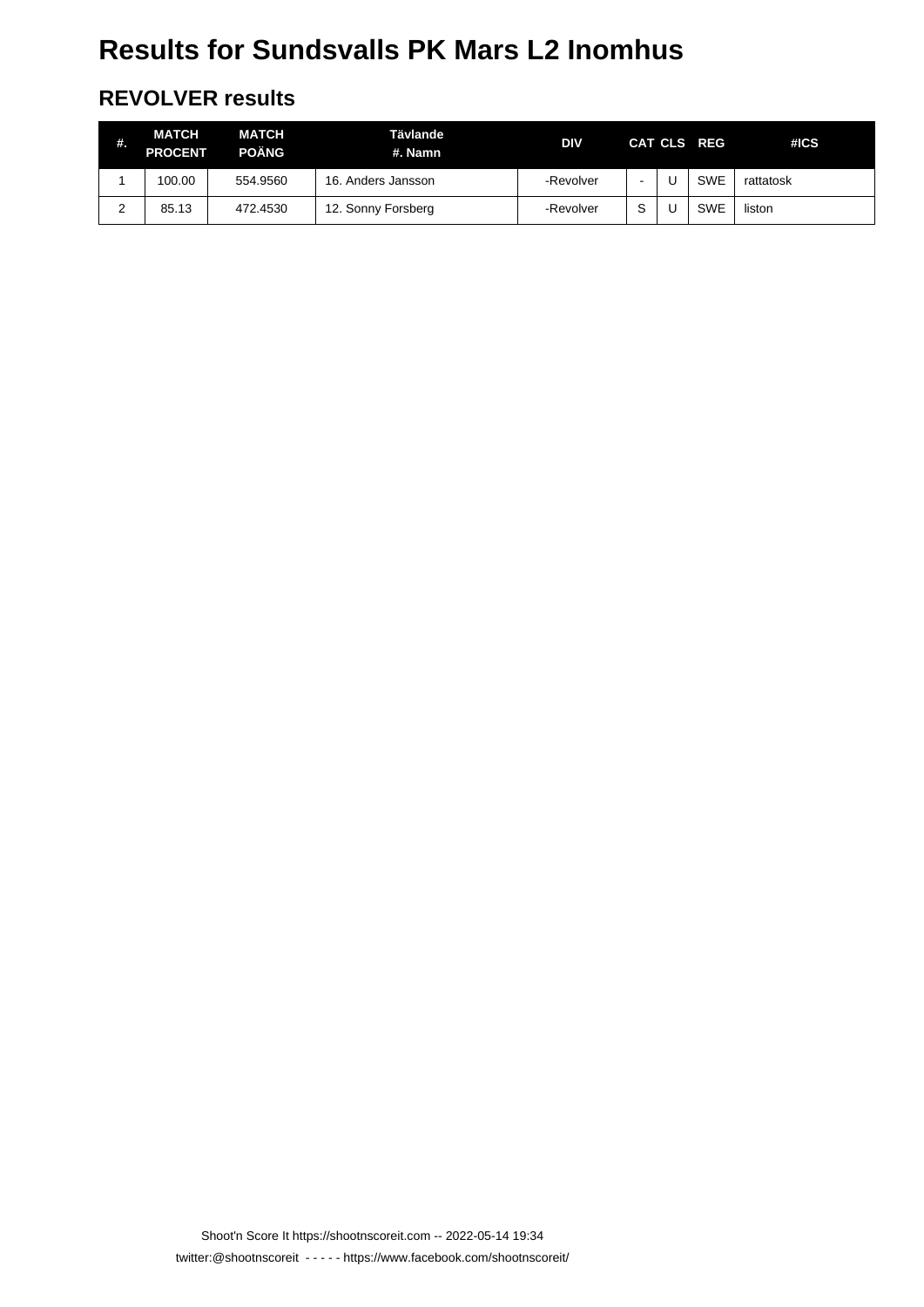#### **CLASSIC results**

| #. | MATCH<br><b>PROCENT</b> | <b>MATCH</b><br><b>POÄNG</b> | Tävlande<br>#. Namn   | <b>DIV</b> |                          | CAT CLS REG | #ICS     |
|----|-------------------------|------------------------------|-----------------------|------------|--------------------------|-------------|----------|
|    | 100.00                  | 546.0986                     | 93. Timmy Pettersson  | -Classic   | $\blacksquare$           | <b>SWE</b>  |          |
| 2  | 90.23                   | 492.7190                     | 76. Rickard Magnusson | -Classic   | $\blacksquare$           | <b>SWE</b>  | stackarn |
| 3  | 69.15                   | 377.6082                     | 75. Pär Linnarsson    | -Classic   | $\blacksquare$           | <b>SWE</b>  | 45power  |
| 4  | 65.04                   | 355.1790                     | 22. Erik Gärdin       | +Classic   | $\blacksquare$           | <b>SWE</b>  | gerdin   |
| 5  | 40.00                   | 218.4365                     | 70. Jonas Sanderyd    | +Classic   | $\overline{\phantom{a}}$ | <b>SWE</b>  | sanderyd |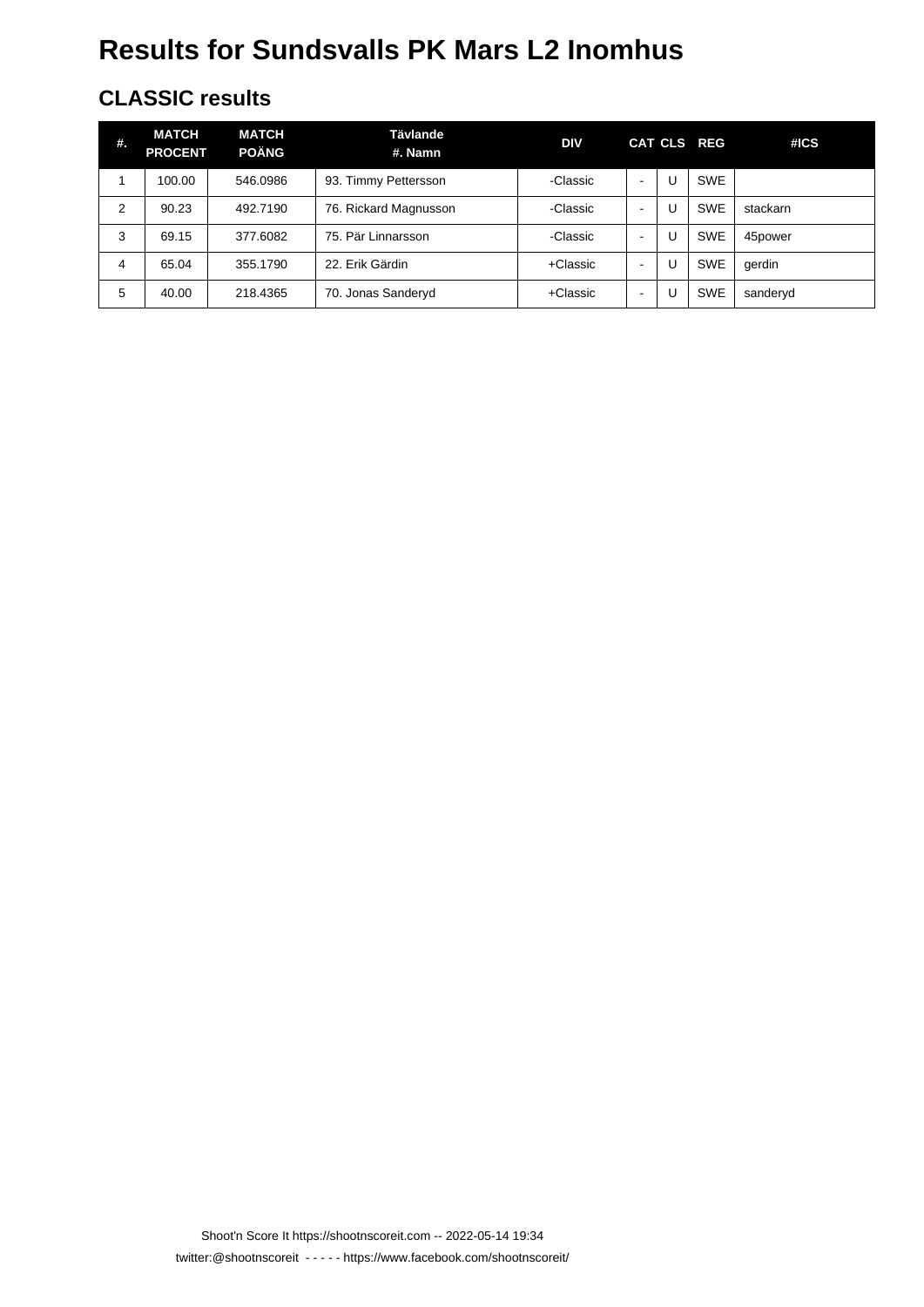### **PRODUCTION OPTICS results**

| #.             | <b>MATCH</b><br><b>PROCENT</b> | <b>MATCH</b><br><b>POÄNG</b> | <b>Tävlande</b><br>#. Namn | <b>DIV</b>               |                |   | CAT CLS REG | #ICS        |
|----------------|--------------------------------|------------------------------|----------------------------|--------------------------|----------------|---|-------------|-------------|
| 1              | 100.00                         | 536.5082                     | 40. Daniel Holmgren        | -Production Optics       | $\blacksquare$ | U | <b>SWE</b>  | danneh      |
| 2              | 94.91                          | 509.2065                     | 30. Fredrik Holmstrand     | -Production Optics       | $\blacksquare$ | U | <b>SWE</b>  |             |
| 3              | 89.17                          | 478.3859                     | 3. Marcus Eriksson         | -Production Optics       | $\blacksquare$ | U | <b>SWE</b>  | marer       |
| 4              | 74.61                          | 400.2837                     | 68. Kjell Larsson          | -Production Optics       | S              | U | <b>SWE</b>  | kmkjelle    |
| 5              | 66.75                          | 358.1429                     | 41. Johan Lindqvist        | -Production Optics       | $\blacksquare$ | U | <b>SWE</b>  |             |
| 6              | 59.69                          | 320.2683                     | 10. Daniel Ädel            | <b>Production Optics</b> | $\overline{a}$ | U | <b>SWE</b>  | adel        |
| $\overline{7}$ | 59.66                          | 320.0576                     | 39. Robert Holmgren        | <b>Production Optics</b> | $\blacksquare$ | U | <b>SWE</b>  |             |
| 8              | 57.98                          | 311.0447                     | 98. Nils Norin             | <b>Production Optics</b> | $\overline{a}$ | U | <b>SWE</b>  | airborneswe |
| 9              | 56.82                          | 304.8547                     | 66. Per Kjelltoft          | -Production Optics       | S              | U | <b>SWE</b>  |             |
| 10             | 55.94                          | 300.1206                     | 26. Günther Lindmark       | <b>Production Optics</b> |                | U | <b>SWE</b>  | coffeeman   |
| 11             | 54.23                          | 290.9240                     | 58. Johan Grufman          | <b>Production Optics</b> | $\blacksquare$ | U | <b>SWE</b>  | gruvis      |
| 12             | 49.08                          | 263.3199                     | 96. Tobias Lindbäck        | <b>Production Optics</b> | $\blacksquare$ | U | <b>SWE</b>  |             |
| 13             | 48.52                          | 260.3278                     | 37. Lennart Andersson      | <b>Production Optics</b> | S              | U | <b>SWE</b>  | hindriks    |
| 14             | 47.92                          | 257.1164                     | 106. Marcus Nilsson        | <b>Production Optics</b> | $\overline{a}$ | U | <b>SWE</b>  |             |
| 15             | 44.99                          | 241.3882                     | 24. Robert Eriksson        | <b>Production Optics</b> | $\blacksquare$ | U | <b>SWE</b>  | rabbagaster |
| 16             | 42.43                          | 227.6525                     | 105. Jörgen Lindberg       | <b>Production Optics</b> | $\blacksquare$ | U | <b>SWE</b>  |             |
| 17             | 41.89                          | 224.7474                     | 95. Peder Norrgård         | -Production Optics       | S              | U | <b>SWE</b>  |             |
| 18             | 31.64                          | 169.7353                     | 60. Elliot Kjellberg       | <b>Production Optics</b> |                | U | <b>SWE</b>  | elliot      |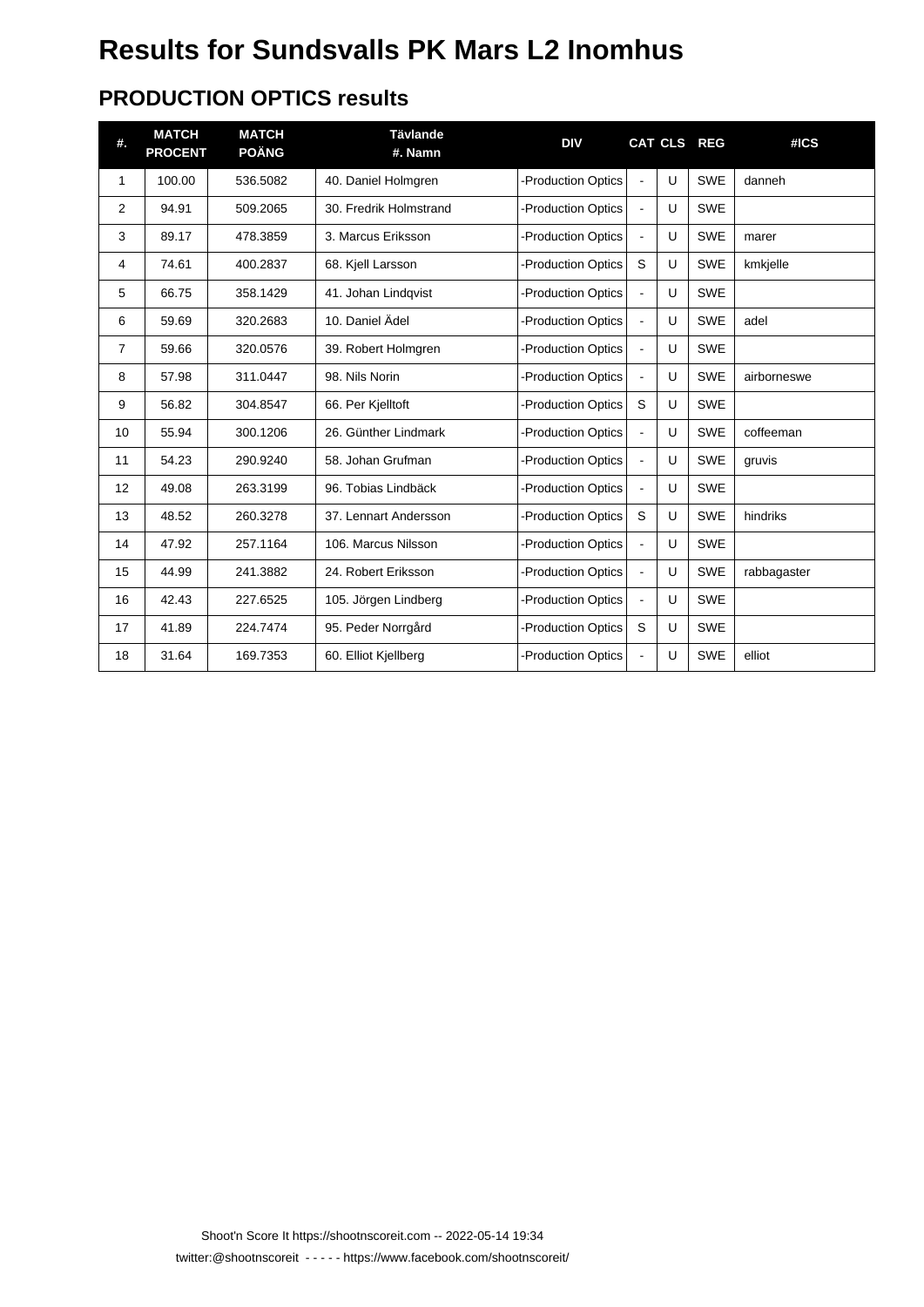### **PRODUCTION SENIOR results**

| #. | MATCH<br><b>PROCENT</b> | <b>MATCH</b><br><b>POÄNG</b> | Tävlande<br>#. Namn     | <b>DIV</b>  |   |   | CAT CLS REG | #ICS        |
|----|-------------------------|------------------------------|-------------------------|-------------|---|---|-------------|-------------|
|    | 100.00                  | 428.7671                     | 1. Peter Svedberg       | -Production | S | U | <b>SWE</b>  | svedde      |
| 2  | 96.40                   | 413.3370                     | 2. Lars-Olof Halvarsson | -Production | S | U | <b>SWE</b>  | happyhunter |
| 3  | 64.58                   | 276.8963                     | 17. Mikael Eriksson     | -Production | S | U | <b>SWE</b>  |             |
| 4  | 59.28                   | 254.1784                     | 73. Jon Norman          | -Production | S | U | <b>SWE</b>  | jonten      |
| 5  | 43.33                   | 185.7641                     | 79. Tomas Persson       | -Production | S | U | <b>SWE</b>  |             |